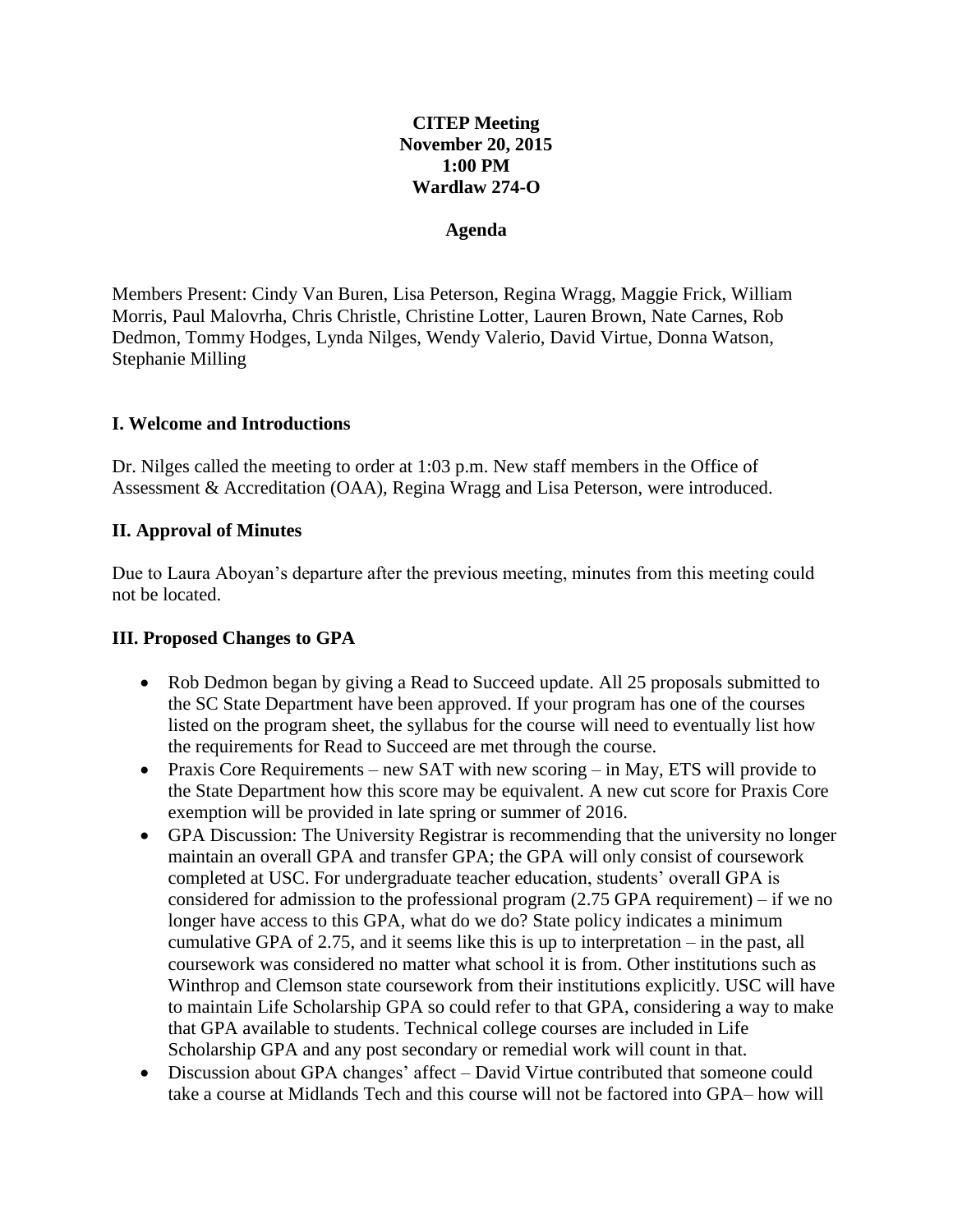this negatively affect those that take courses from a technical college for accessibility and affordability? Rob researched 42 students that he identified may be ready to enter the professional program. Out of the 42, this change would hurt 10 students who this change would hurt b/c they had at least 2.75 overall GPA, but their USC GPA was below that. This change though would help 9 of these 42 students, so he concluded that the change would hurt some, but help others. Cindy Van Buren contributed that factoring in the GPA from other institutions was foreign to her since this did not occur in other colleges that she had worked at. Rob would like input on the decision…it does not have to be made now, but finalized in the spring semester. David Virtue believes all coursework should matter and be added into GPA. Paul Malovrha added that most of the students in Arts & Sciences are transfer students and that this will definitely affect them since many come from Midlands Technical College. He believes that this would be detrimental for them if we did not include their GPA from Midlands Tech. Stephanie Milling added that in her program, most classes have to be taken at USC due to the program requirements, so this would not affect her students as heavily. Rob will continue to discuss options with the registrar's office, and he believes that we should only focus on Life scholarship GPA if students can actually see it. The decision will be voted on at the Faculty Senate.

## **IV. Chalk and Wire Discussion**

- Stephanie Milling would like training on Chalk & Wire (C&W) before she begins using it. William Morris assures that OAA is putting a contact list together for trainings, and Dance Education is scheduled to begin with C&W in Fall 2016 (Laura set to launch programs into C&W in different phases).
- Paul Malovrha has had several students complain that they should have been notified of costs before they begin the course and he was going to introduce C&W in his methods courses to be fair if possible. In a Linguistics class this semester that he was not teaching, the students were not informed of the requirement. It was questioned whether C &W was used solely for assessment purposes – why are we having students pay for program assessment? Cindy Van Buren said that she knew many students were not informed properly this past semester, but she will be sending out an email next week to all students taking courses with key assessments in the spring notifying them of the C&W requirement, and will resend this email again in January. She also added that William Morris and Therese Maxfield (OAA's graduate assistant) can some to classes to talk to students about C&W's full capabilities.
- Chris Christle- a program guide is given when students interview for Special Education programs, and they are advised of the Chalk & Wire expense so they are aware before they begin program.
- Some SPA reports allow you to have GPA as a key assessment, this can be set it up in C&W. William Morris is taking the lead on learning how to do this.
- Lynda Nilges training with school site teachers? Maggie Frick stated that coaching teachers will not be entering data…the site supervisor will actually be entering information into Chalk & Wire. OAA will set up internship evaluations that can completed as a guest, so coaching teachers will not need an account. ADEPT Classroom evaluations – those are not submitted through C&W. At some point, the whole ADEPT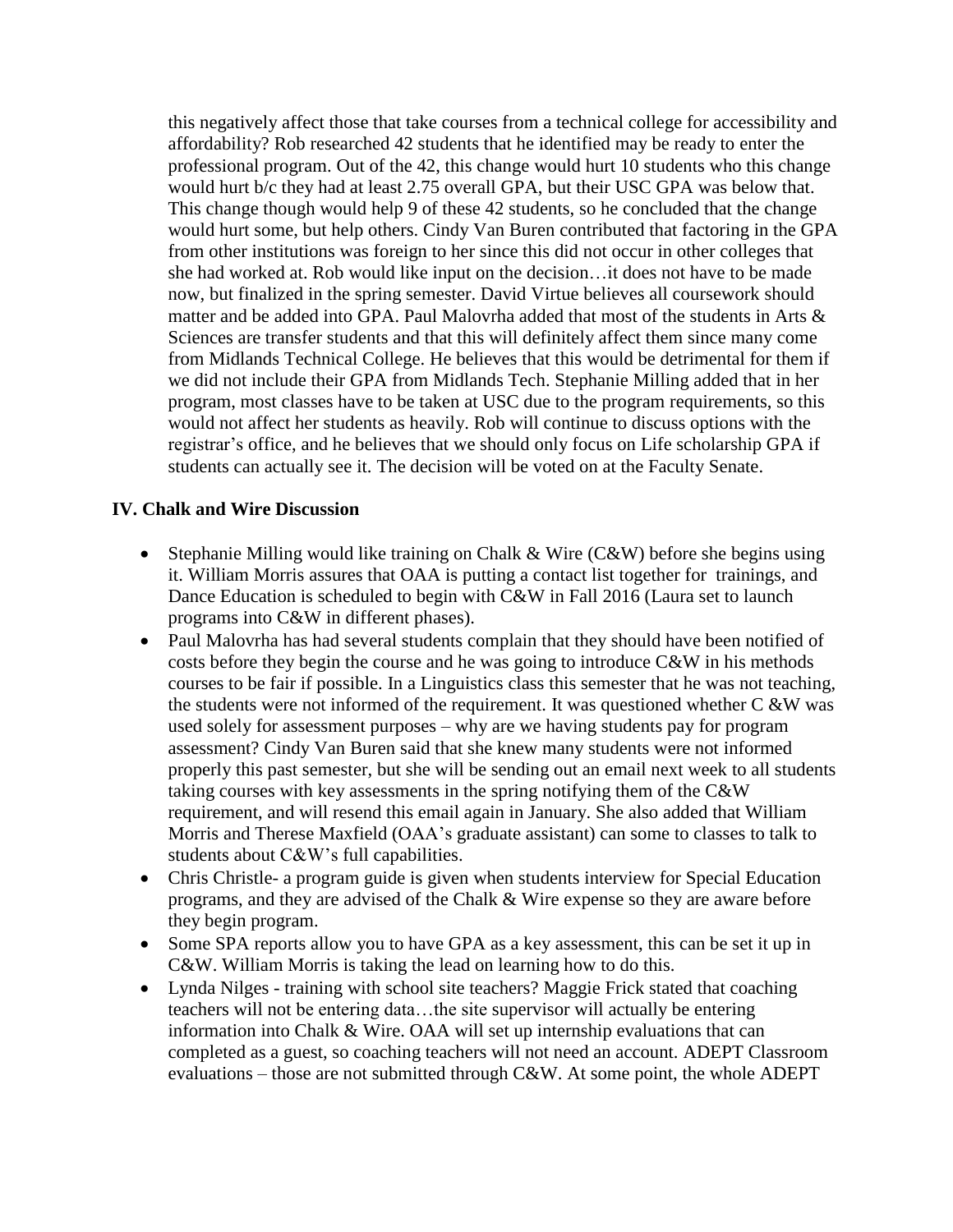packet will be in C&W, but now only the final internship evaluation will be entered into C&W.

- William Morris Submission and assessment process has gone very well so far, most questions have been from those who waited and forgot what they were originally taught during training. C&W has many of the features that Blackboard currently has, but Blackboard is the university's official grading software and C&W is not replacing it at least at this time.
- William Morris had a question are there comp finals that are not tied to a class? William needs to know how many there are so that he can fix an issue that is occurring in C&W…If the comp final is not tied to a class, the student may not have known to buy an account. Students are contacting William on how to enter these classes in  $C \&W$ . At this point, we do not think we should request for these students to purchase C&W this later in the semester.
- Pricing scale concerns make sure when students ask how much  $C & W$  is, you ask where they are at in their program and what courses they may need it for. Prices can be more if bought year to year instead of the 5 year price.
- Praxis II- Laura took the 6-8 key assessments for SPA report, they are all in C&W but only 4 or 5 may be linked to a class. We are figuring out how to get this information into the system when it is not linked to a class.

# **V. CAEP Standards and CAEP Steering Committee**

- Cindy gave a very brief overview of the 5 CAEP Standards for Initial Licensure:
	- Standard 1: Content and Pedagogical Knowledge
	- Standard 2: Clinical Partnerships and Practice
	- Standard 3: Candidate Quality, Recruitment, and Selectivity
	- Standard 4: Program Impact
	- Standard 5: Provider Quality, Continuous Improvement, and Capacity
	- Diversity and Technology are not their own standards as they were with NCATE; these two standards are not missing, but are embedded in all 5 CAEP standards and are called "Cross Cutting Themes".
- Paul Malovrha had a question- he helped with the SPA report a year ago. Does he submit as a program a CAEP report? Cindy assured everyone that OAA sends the CAEP report. CAEP is unit wide accreditation. Being nationally recognized by your SPA helps the COE meet Standard 1. If your programs aren't successful in your SPAs, we would not be CAEP accredited because we would not pass Standard 1. Cindy also shared that CAEP has asked if the Foreign Language SPA reports can be used as exemplars on their website.
- Nate Carnes data sources for Standard 4? Cindy said that some of this will be our ADEPT data after candidates are employed in the state. OAA will be surveying principals that hire them, surveying candidates after they leave us, and possibly have a parent focus group. USC is the first institution in the state to have a CAEP visit in 2017, so our visit is a Phase-in visit. We do not have to have all data necessarily in place, but just the plan in place.
- CAEP Steering Committee scope of work Cindy introduced the current members, and shared that the committee is willing to take on more members if anyone else would like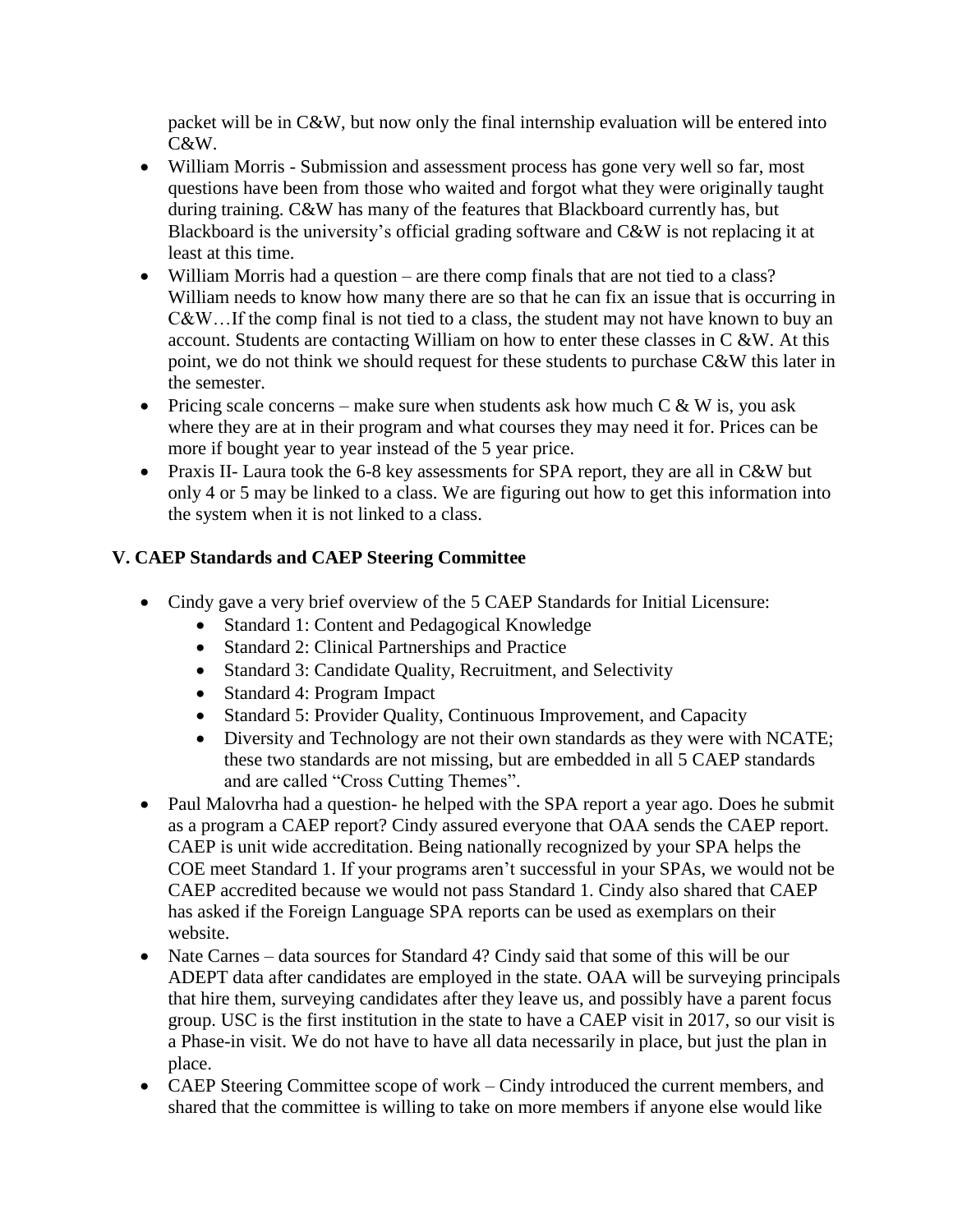to join. The committee does not currently have P-12 representation, but has asked the Office of Clinical Experiences (OCE) for recommendations, but if anyone else has any recommendations, let Cindy know.

## **VI. Unit Wide Assessment/ADEPT Internship Evaluation**

- Regina Wragg: OAA & OCE will work closely together due to unit wide assessment. CAEP Requirements: CAEP rubrics are available for evaluation of our assessment instruments, OAA has requested that an assessment portal be open to us for advanced feedback. Two particular concerns: There are only a few current unit wide assessments, and our current internship evaluation (Met/Not Met Checklist) for pre-service teachers will not meet CAEP requirements.
- Where we are now? The SCDE has a task force in place to revise the current ADEPT "met/not met" checklist to a rubric reflective of best practice (Danielson and NIET). Other SC EPPs have already moved forward with internship evaluation rubrics reflective of best practice. OAA and OCE are combining efforts to move us forward. SCDE does not believe they will have everything rolled out and ready for us to use right now.
- Discussion of two rubrics and their scale/requirements: NIET 4-scale rubric is currently used by SC Tap systems, has 12 criteria. Danielson 3-scale rubric has 4 domains with 5-6 subdomains each.
- $\bullet$  Discussion of rubrics from other colleges that have specific program area  $5<sup>th</sup>$  domain. Tommy Hodges believes that if we moved to a unit-wide rubric with this criteria it will be reflective of what they use now in their program area- Chris Christle agreed the met/not met is not helpful. The State Department has told OAA to not wait for the state's rubric changes and that we do not have to use their rubric once they implement it. The rubric must be aligned to the ADEPT performance standards / InTasc aligned. If any program area wants a content area Domain 5, OAA can support the process whenever the programs are ready.
- Moving forward: OAA will provide a 4-scale rubric that will enhance our current Met/Not Met internship evaluation checklist to meet CAEP requirements– they want to begin pulling some of that data on why some students have met/not met. Maggie Frick: if someone is not met, the supervisors have to put in comments on why and an action plan is usually attached.
- Timeline: Cindy Van Buren originally wanted to implement the changes starting in January, but OAA decided that they will work to make a unit wide 4 point rubric and possibly pilot this spring with interested program areas. This will allow for a semester of feedback and then training with university supervisors in the summer. A draft of the changes will be available at the next meeting.
- Tommy Hodges: it would be a really poor use of a rubric to at any time create a mean score as this assumes the data are linear and they are not. Caution – as we look across a rubric, we might value some criteria more than others.
- David Virtue we have very few unit wide assessments David finds this troubling, Tommy Hodges said that this was brought up at an Elementary program area meeting and they are discussing creating a key assessment for 201 to obtain baseline data since many candidates take this course. Also, almost everyone takes EDPY 401, so a unit wide assessment could be implemented there.